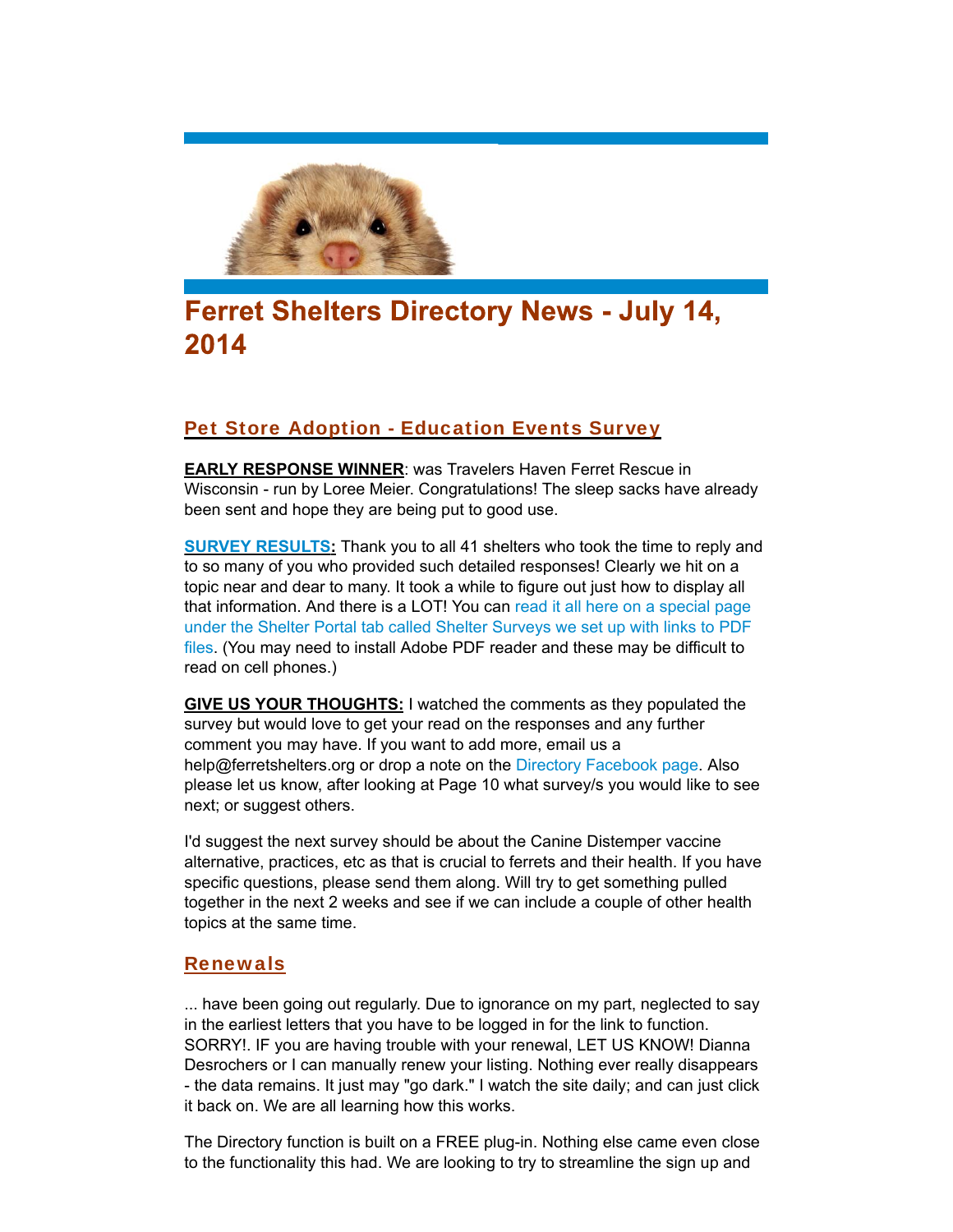editing process. 50% of the renewals are working smoothly, so that's not too shabby given we are not tekkies - and I include myself in that.

#### Spam & Site Attacks

Our apologies to the few shelters who received spam emails. Have put some added defences in place. We will never be able to stop all of them, but no one can access your email or password credentials. It is curiious to watch the number of hourly attacks occur trying to break into a non-commercial site. But we have automated daily back-ups daily, and are looking into additional security measures. It's been an education to say the least.

We are now monitoring email contacts in order to report to the foundations that gave us grant money for the site. The good news is that some shelters are seeing adoption inquiries. I have not seen any surrender inquiries over the past 6 weeks, though know there were several before we started watching contacts more closely after the spam emails. So people ARE finding and using the site.

### Ferret Events - Facebook Events

Please remember that the site has the the capability to include your ferret events! We will be renewing (and paying) for that functionality. At several of our shows we heard people say they did not have any way to search for ferret events when they traveled. Too many places have either long lead times to add events, or you have to ask to be listed, or you have to be a 501(c)3 to be included. We have no such requirements! So if you are going to be doing a pet store event, a picnic, a fund-raiser or an open house, please add it! It helps everyone on the site get more visibility as well as helps your shelter gain visibility.

We DO have the capability to take events you publish to your FACEBOOK Community Page (Not from Group or Personal pages) to automatically get listed from FB to the Directory. Only 1 slight little problem.... the event time usually comes over incorrectly for most of the world. It will be correct if you are happen to be holding said event in the Eastern US time zone. But for every other place on the planet, it will set the time as if you are in ET, USA. Thus UK events start about 5 hours earlier, and for you folks on the West Coast of the US, they start about 3 hours later. And forget it, Australia - I can't quite figure out when yours start! I think the day before or something.

We have talked to the developers - and they are aware of the problem but seem disinclined to repair it at the moment. On the plus side, all the rest of the event data ports over beautifully - images, the address, details of the event, date, etc. But the time... nope. That is wrong unless you happen to live here in GMT-5.

Therefore, we have not activily publicized or set it up completely for shelters on FB other than to run some tests with a couple of shelters. But if you want to use it for events, let me know and we will turn it on for you. Then all you will need to do, is log into the directory and edit the event manually with the correct time. Or, if you live in the ET zone of the US, you will NOT have to do anything at all.

However, I don't want to turn it on and have bizzare time stamps on the events and have people showing up at the incorrect time. :) IF it get fixed, we will shout